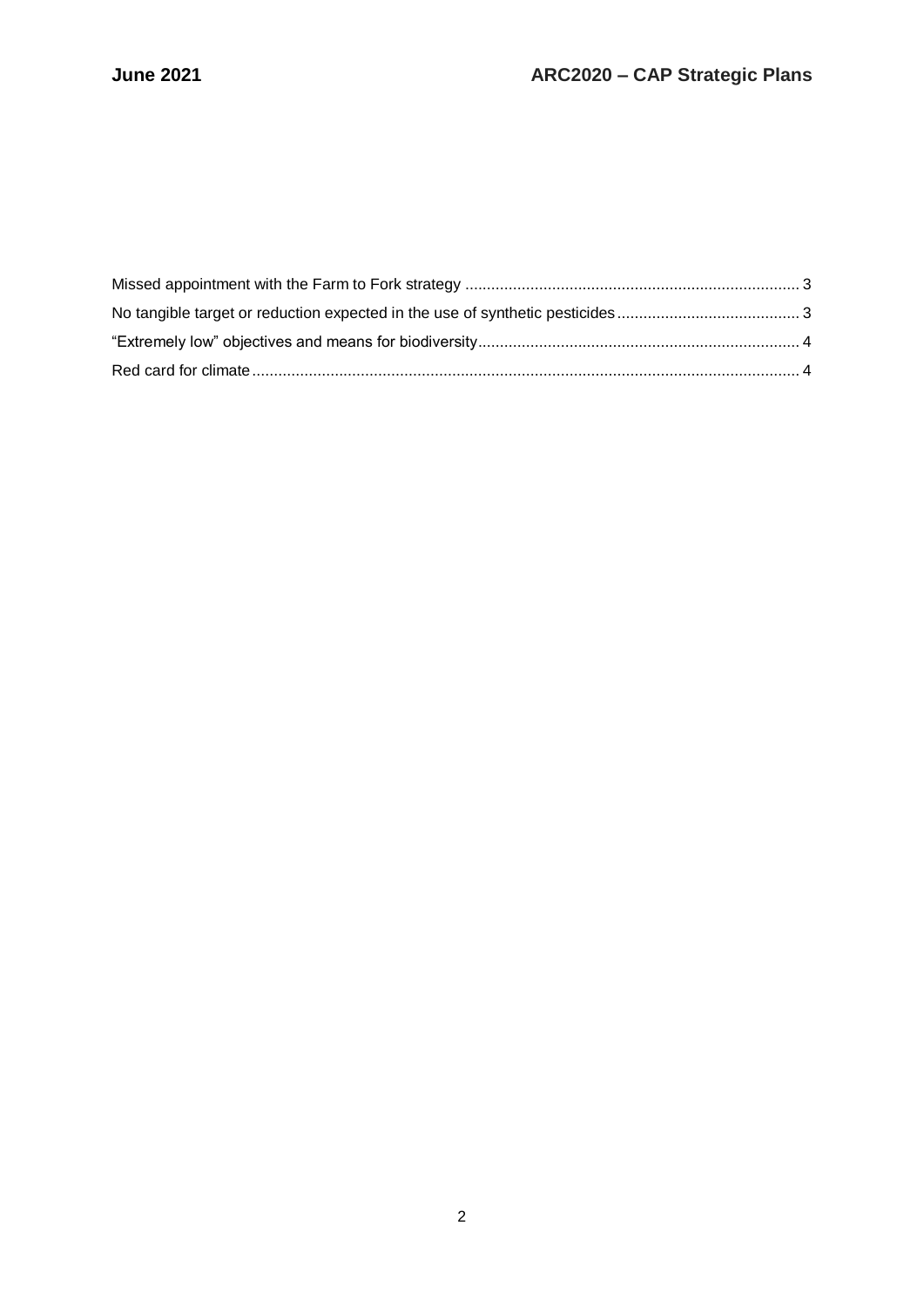#### --- LEAK ---

Just one week after [BBL reaction to the EU letter of observation on Flanders CAP strategic plan leak,](https://www.bondbeterleefmilieu.be/artikel/na-vernietigende-kritiek-op-vlaams-landbouwbeleid-alle-alarmbellen-moeten-afgaan-bij-brouns) this leaked letter from the EU Commission arrives at a critical time when the public enquiry on Walloon CAP plan is still ongoing. We believe it provides an excellent basis for citizens who need a neutral and external advice in order to contribute to this public inquiry which is so critical for every aspect of our lives: on the food we eat, the water we drink, the air we breath, climate warming as well as the biodiversity and landscapes that surround us. This leak is also timely as it shows the critical insufficiencies of the Walloon agriculture policy plan for 2023 to 2027, just at a time this week when 19 EU Member States, not happy with additional efforts to be made to save our climate and biodiversity, and [under direct influence of the powerful COPA-COGECA lobby,](https://twitter.com/JeroenCandel/status/1536416659791134724?s=20&t=6QCL9JveR2dZHctSgFOgBQ) have made this unbelievable request this week to waive again the safeguards for biodiversity in CAP implementation next year. An instrumentalization of the food crisis which ImPAACte, the Walloon coalition consisting of WWF-Be, IEW, Greenpeace-Be and Nature et Progrès Belgique and Natagora, has already denounced (see ["La biodiversité est vitale pour notre sécurité alimentaire"](https://www.lesoir.be/435518/article/2022-04-11/la-biodiversite-est-vitale-pour-notre-securite-alimentaire#:~:text=L)).

This article provides a summary of the EU observation letter, which many points our readers will find ImPAACte has been advocating to the Walloon government for many months now. It's now time for the Walloon government to draw conclusions from the letter and resume dialogue with the civil society.

#### <span id="page-2-0"></span>**Missed appointment with the Farm to Fork strategy**

In the current global crisis of agriculture markets, the Commission points to the real levers to seize in the CAP strategic plan for Wallonie. It's about reinforcing the farmers' position in the value chains, and focusing investments on the regional food autonomy. The Commission calls on Wallonia to explain how the transition to healthier, more plant-based and sustainable diets will be achieved, in the absence of content on the matter. It considers the plan insufficient to strengthen the position of farmers in value chains, and doubts the 30% organic target in the absence of a concrete strategy. It notices a lack of support to producer groups and organisations, and points to a large number of missed opportunities to develop new economic perspectives while strengthening the resilience of the sector:

- Many tools to support producer collectives and organisations are not mobilised under either the  $1<sup>st</sup>$  or the  $2<sup>nd</sup>$  Pillar
- Investments are not targeted to increase our food autonomy
- Insufficient support to reduce farm dependency on inputs and feeds
- The budget for developing greater protein autonomy in animal and human food is too low in light of the challenge
- A greater fairness in the allocation of subsidies is not demonstrated
- The high level of support for the livestock sector only compensates for the short-term difficulties of the sector, with no intention of improving its long-term viability

#### <span id="page-2-1"></span>**No tangible target or reduction expected in the use of synthetic pesticides**

Although acknowledging numerous interventions and a substantial budget supporting the ecological transition of farms, the Commission then hands out numerous yellow cards for the very poor ambition of the environmental measures proposed. It calls for a revision of the Strategic Plan to put it in line with the needs identified, and a consequent revision of the target values for the result indicators. The Commission also highlights the lack of a detailed analysis of the relationship between different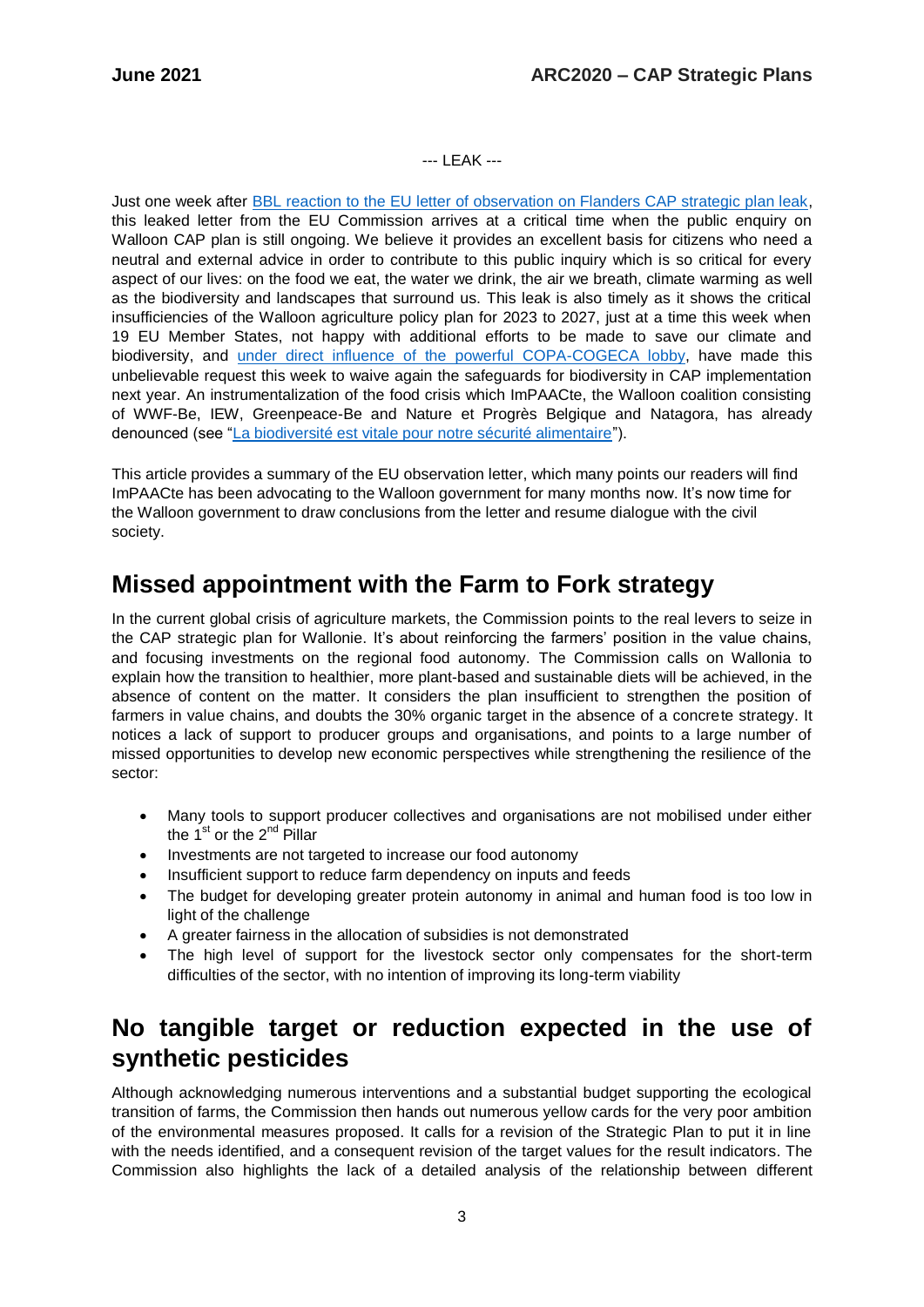measures and their net combined effect, particularly on livestock farming and biodiversity, and concludes that the plan's increased environmental ambition is not reflected in the information provided.

In particular, the Commission calls on Wallonia to set a clear target for pesticide reduction, its absence being an obvious obstacle to reducing their use.

### <span id="page-3-0"></span>**"Extremely low" objectives and means for biodiversity**

"Given the extremely worrying situation concerning biodiversity in Belgium (Wallonia), and given that the conservation status of 95% of habitats is considered unfavourable, the Commission considers that the lack of a proposed value for the indicator "Supporting sustainable forest management", and the extremely low values of the indicators "Preserve habitats and species" (4,13%), "Biodiversity-related investments" (0.36%) and "Preserve topographical features" (2.63%) do not adequately address the identified needs for biodiversity preservation and restoration."

The Walloon plan is thus incompatible with the Green Deal objective of 10% of landscape features supporting biodiversity, and is in breach of the European regulation by not taking sufficiently into account the needs for habitats identified in the ["Priority Action Framework"](https://ec.europa.eu/environment/nature/natura2000/financing/index_en.htm), a 7-year action plan for the implementation of Natura 2000. This plan includes 46 000 grasslands of community interest linked to the agricultural sector, a jewel of Walloon heritage, most of which do not currently benefit from any protection or adequate management schemes.

The Commission also calls for a strengthened cross-compliance (conditionality), which should in principle constitute a safeguard for biodiversity, and for an increased budget for the ecological network eco-regime. It also points out that the modest area targets for agri-environmental and climate measures (MAEC) are not in line with the needs identified in the plan and the alarming state of biodiversity loss. It thus explicitly calls for "new commitments" to increase the area of protected habitats and species habitats, and to increase the share of landscape features in the utilized agricultural area.

#### <span id="page-3-1"></span>**Red card for climate**

First, it should be reminded that Wallonia has the highest livestock stocking rate in Europe after the Netherlands and Flanders. The main GHG emission source in the agricultural sector in Wallonia is therefore methane, from cattle farming. On this matter, let us quote the letter: "Belgium (Wallonia) has identified the reduction of greenhouse gas emissions as a priority need. However, the plan proposes significant support for the livestock sector, with a rate of coupled aid of 21.3%, considerably higher than the maximum 13% defined [in the regulation] and among the highest of all the plans [of the other Member States], but it does not set any targets for the reduction of emissions from the livestock sector. The Commission is very concerned about the impact this could have on the climate and environmental situation."

Therefore, the Commission demands that the granting of such aid be conditional on compliance with strict environmental and climate criteria, such as livestock stocking levels compatible with sustainable management of natural resources. It also calls for clarification of the relationship and balance between coupled aid for cattle farming, which grants a flat-rate payment per head of cattle, and thus encourages the maintenance or increase in cattle numbers, and the eco-regime for permanent grassland, granting an increasing payment when cattle numbers fall. In fact, the ImPAACte analysis shows that the budget dedicated to coupled aid is four times higher than the budget of this grassland eco-regime, which is the counter-part to the coupled aid in the plan, encouraging a reduction in livestock numbers. The choice for farmers to reduce or not their stocking rate is therefore a foregone conclusion.